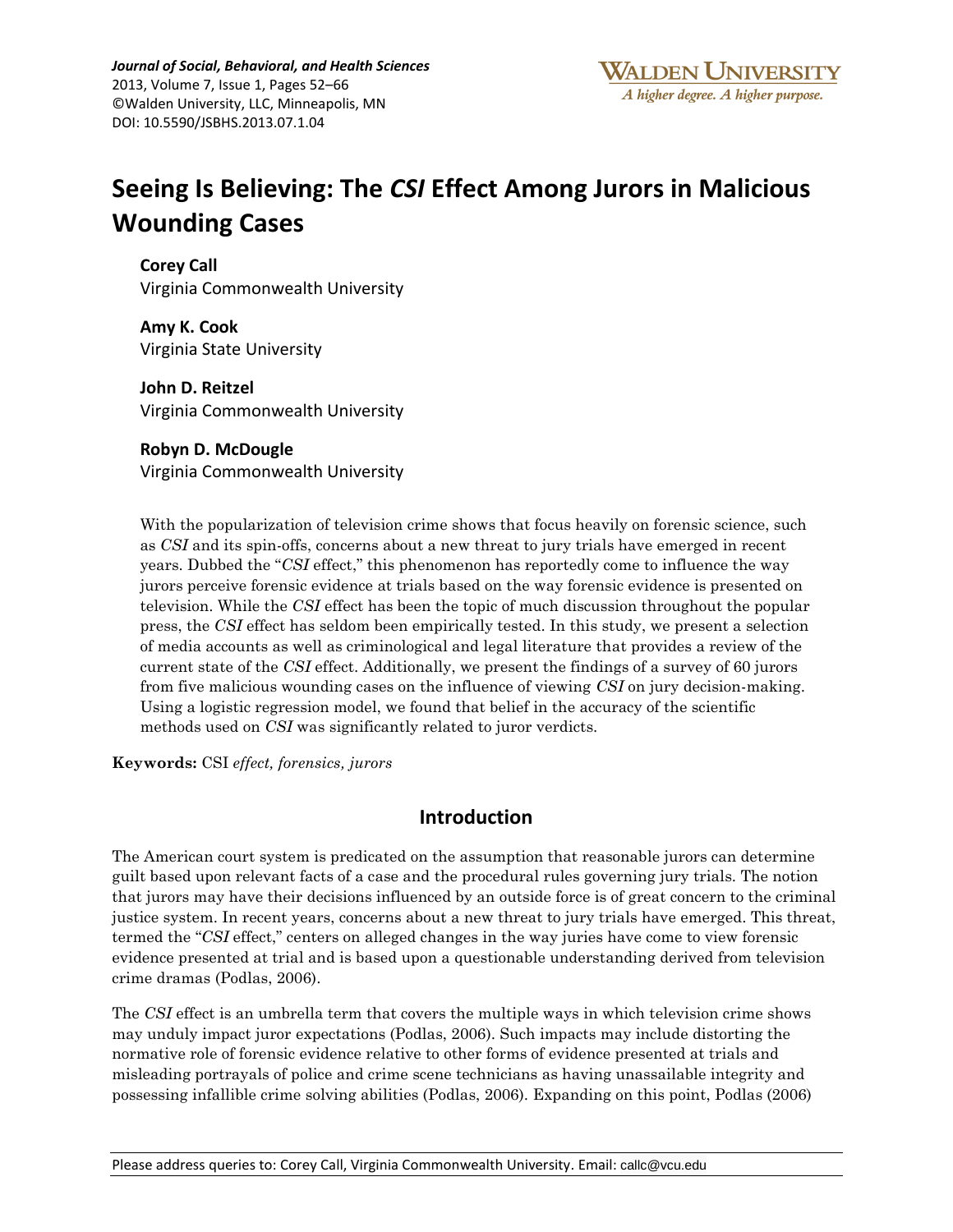found that the *CSI* effect has been defined in three different ways, including (1) creating unreasonable expectations amongst jurors; (2) elevating forensic evidence over other forms of evidence, making it near infallible; (3) and generating interest in forensic science among "lay people."

Over the past decade, there have been dozens of news accounts addressing this emerging phenomenon. Based largely on anecdotal evidence and speculation by court personnel, legal experts, and other interested parties, the *CSI* effect seems to have achieved an appearance of factual legitimacy without the empirical substantiation. This lack of objective evidence comes from the inability of scholars to research issues that emerge in public at the pace in which they occur (Tyler, 2006). Perhaps the lack of evidence is the result of access to jurors, who are those most likely affected by the *CSI* effect. Thus, most accounts of the *CSI* effect derive either from news reports and editorials or from law reviews, which tend to explore such issues within a legal framework rather than an empirical one.

#### **A New Phenomenon or an Old Picture in a New Frame?**

Although preceded by other highly popular police and courtroom procedural shows such as *Perry Mason* and *Law & Order, CSI* was the first of these programs to make forensic investigation the focal point of the show—albeit in a highly stylized manner injected with a hardy dose of Hollywood sex appeal (Wise, 2010). Taking place in Las Vegas, episodes feature up to three cases being solved by the team of forensic scientists who, unlike actual forensic scientists, spend as much time at the crime scene performing police duties as they do examining evidence in the lab. When the forensic scientists on *CSI* are in the lab, they have technologically advanced (and sometimes imaginary) equipment at their disposal, allowing them to solve their "whodunit" case within the hour constraint of network television.

Indeed, since debuting on CBS in 2000, *CSI* has remained one of the top viewed network series, with over 26 million viewers tuning in every week at the height of its popularity (Kompare, 2010). With over 250 episodes airing since its debut, *CSI* has maintained its popularity and has remained one of the 25 most watched television programs of the 2011–2012 season (Gorman, 2012). *CSI* has been so successful that it has become a franchise spawning the two spin-off series (*CSI: Miami* and *CSI: NY*), as well as a series of novels, comic books, and video games (Kompare, 2010). Since *CSI* found its popularity with the television audience, a number of additional forensics-focused crime television programs—such as *Bones, Cold Case, Criminal Minds, NCIS, NCIS: Los Angeles,* and *Without a Trace*—have also entered the market, creating an entire genre of forensic science police procedurals (Cole & Dioso-Villa, 2007).

*CSI*'s popularity with the public was accompanied by nearly instant controversy (Cole & Dioso-Villa, 2007). By the end of the show's first season, it was being reported in local newspapers across the country that *CSI* may be harmful to criminal prosecutions due to the public's newly realized desire for substantial amounts of forensic evidence to be presented at trial in order to render a conviction (Cole & Dioso-Villa, 2007). Soon after, the term *CSI* effect was coined and reported in the news. First appearing in a *Time* magazine article and on television in a segment of the CBS *Early Show* in late 2002, a string of reports in the press began to surface on the *CSI* effect claiming several effects of the program, but chiefly its detriment to prosecutors (Cole & Dioso-Villa, 2009; Harvey & Derksen, 2009). Although reports in the media began appearing in 2002, it was not until 2006 that the *CSI* effect appeared in scholarly writings. Tyler (2006) addressed the *CSI* effect from a theoretical perspective, whereas Podlas (2006) presented the first empirical study of the *CSI* effect.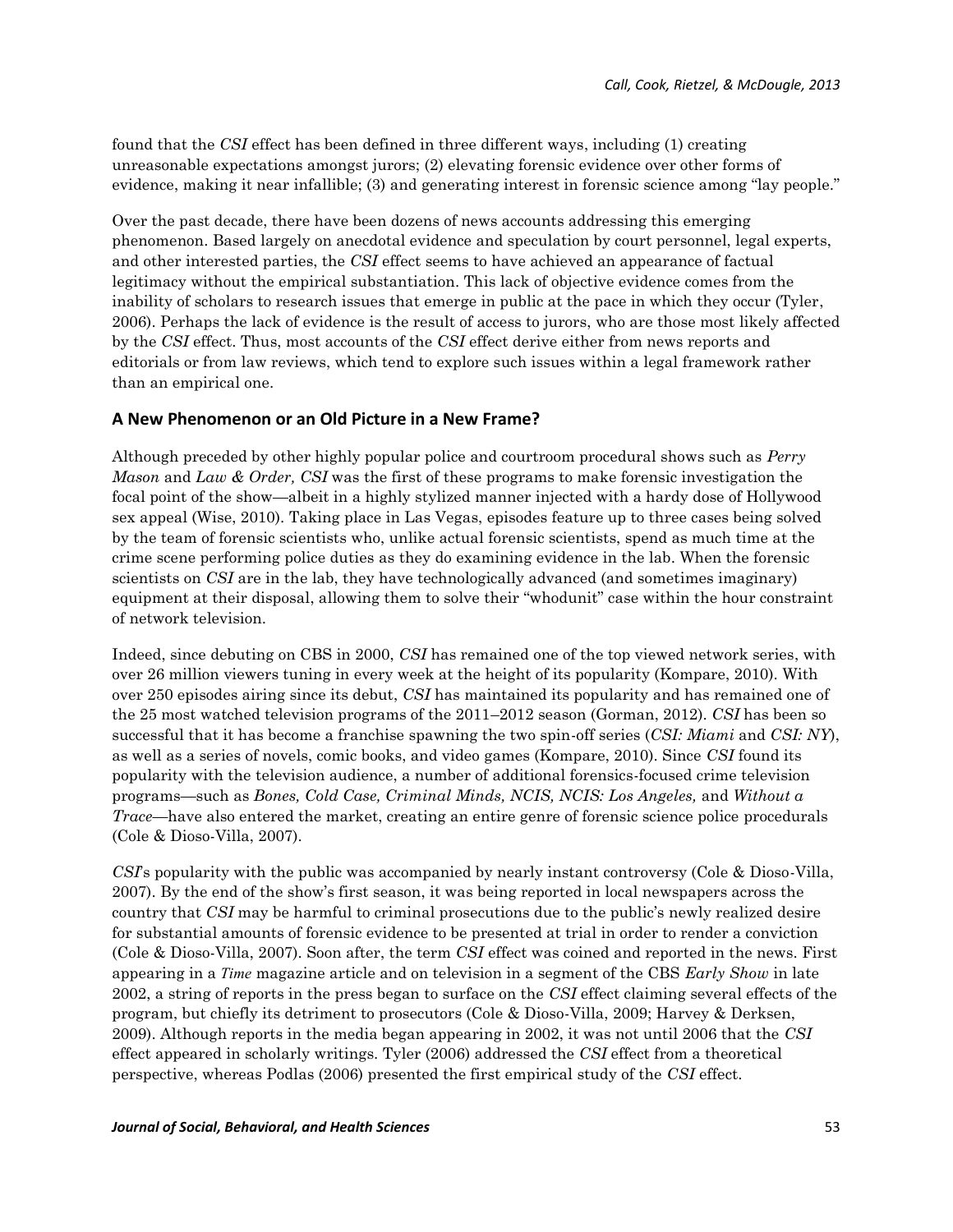According to McNeely (1995) and Surette (1992), because the majority of the general public does not interact with the criminal justice system on a regular basis, their perceptions and knowledge of the system are gleaned through the media and through television programs in particular. The *CSI* effect is not the first instance of a claimed effect of exposure to crime-related television programming on perceptions of the criminal justice system. As early as the 1960s, viewers of *Perry Mason* began to expect real-life defense attorneys to behave the way they had seen defense attorneys on television behave; such expectations included leaning on the witness stand which was prohibited at the time for fear of witness intimidation (Harvey & Derksen, 2009). Moreover, two generations have learned about Miranda rights as a result of them being read in every episode of *Dragnet* and *NYPD Blue* (Harvey & Derksen, 2009). *L.A. Law* and the movie *The Silence of the Lambs* have been cited as increasing law school applications and interest in forensic profiling careers (Cole & Dioso-Villa, 2009).

In a study of viewers of syndicated television courtroom programs such as *The People's Court* and *Judge Judy,* Podlas (2002) found that fans of syndicated courtroom television who served on juries expected a more active judge in their trials like those they saw on television who frequently questioned involved parties. Given the history of media influence on views of the criminal justice system, the notion of a potential effect of watching *CSI* on perceptions of forensic evidence is plausible; however, the frequency of reports in the media seems out of proportion to the empirical research on the *CSI* effect, which has yet to show strong evidence of its existence.

#### **The** *CSI* **Effect: What Has Been Reported and What Has Been Tested**

Although a number of aspects of the *CSI* effect have been identified in the literature, our primary focus is on the impact of the *CSI* effect in the courtroom. Although the *CSI* effect has remained a topic of discussion since the show's debut, there is a comparatively small amount of empirical research on the subject. To our knowledge, following an extensive literature search, all located empirical studies were included.

#### *Voir Dire*

Although it is believed that the *CSI* effect has influenced the entire trial process, several specific instances throughout the trial have been recognized as being severely affected by *CSI*. The first of these possible *CSI* effects is seen during voir dire or jury selection. Research has shown that due to the increased viewing of forensic television programs, both prosecutors and defense attorneys spend more time in the jury selection process (Hughes & Magers, 2007; Robbers, 2008). During the jury selection process, attorneys ask potential jurors questions related to their television viewing habits and educate potential jurors about the differences between what they see on television and what they are likely to see during an actual trial. In addition to seeking this information from potential jurors, it is believed that prosecutors and defense attorneys use this information as one method of considering whether to eliminate potential jurors (Maricopa County Attorney's Office, 2005).

A review of news reports on the *CSI* effect during the jury selection process suggests two common themes. Four news articles mention the fact that attorneys are spending more time in jury selection discussing *CSI* without providing any evidence or concrete examples of attorneys spending time discussing *CSI* during jury selection (see Deutsch, 2006; Gavin, 2011; Hoffmeister, 2011; Roe, 2005). Two additional articles provide examples from criminal justice professionals on how they have seen *CSI* change the jury selection process (see Stockwell, 2005; Willing, 2004). For example, Stockwell (2005) provides comments from the Alexandria, Virginia, assistant commonwealth attorney who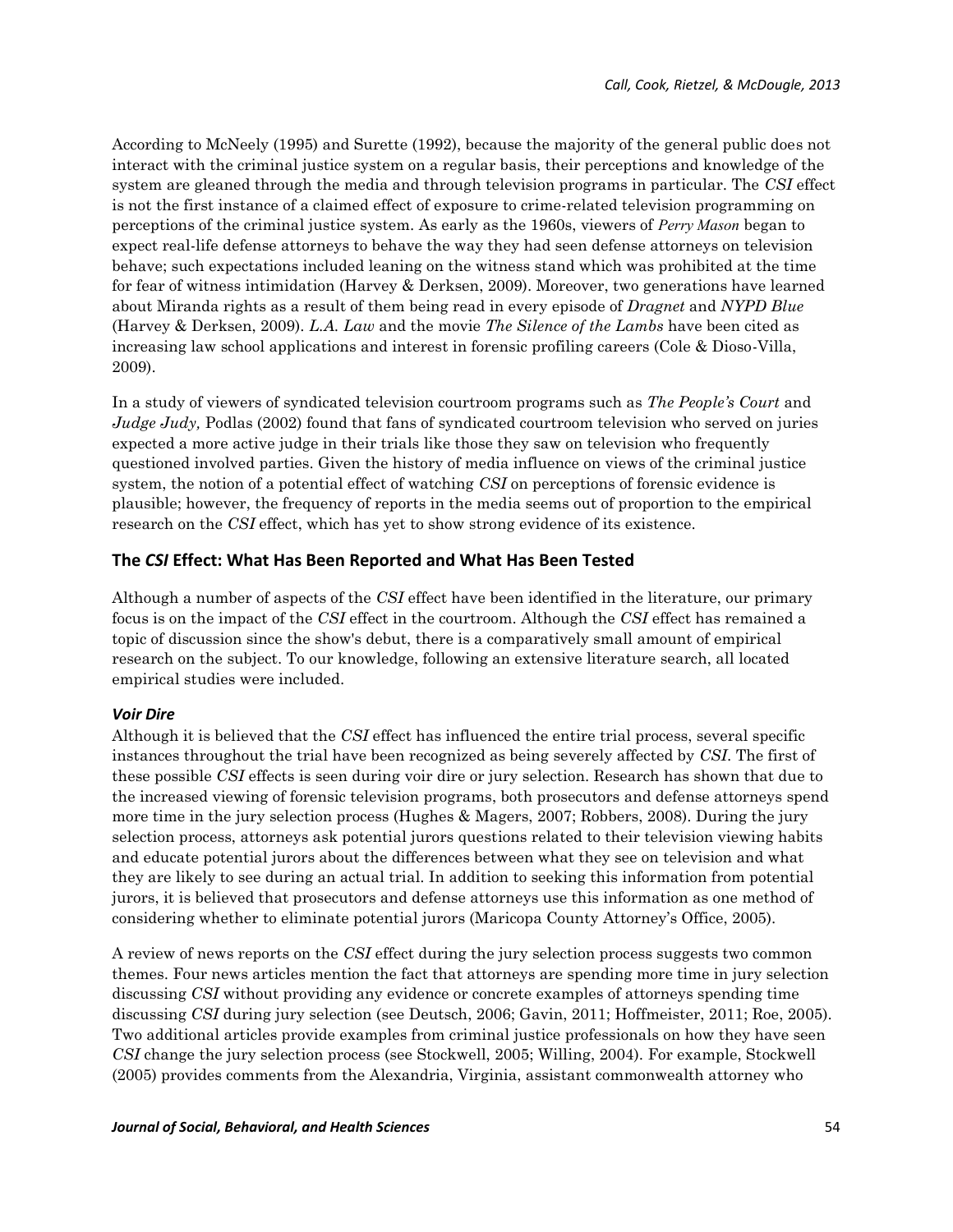stated that when selecting a jury, she frequently feels the need to distinguish the differences between television programs like *CSI* and real life to potential jurors. Willing (2004) offers insights from Robert Hirschhorn, a jury consultant hired to advise defense attorneys on picking jurors for the trial of a millionaire real estate heir accused of murder. According to Willing (2004), Hirschhorn instructed defense attorneys to select jurors that were familiar with shows like *CSI* in hopes jurors would notice the lack of forensic evidence presented by prosecutors.

Despite the fact that news reports claim the *CSI* effect has had an effect on the jury selection process, limited empirical research is available to substantiate these claims (Cole & Dioso-Villa, 2007; Cole & Dioso-Villa, 2009; Lawson, 2009). Even though no articles were found that were devoted entirely to the *CSI* effect and the jury selection process, researchers have examined the *CSI* effect during the jury selection as a part of larger studies. In a national survey of judges and trial lawyers, Robbers (2010) found that 58% of prosecutors and 47.2% of defense counsel reported spending additional time in voir dire querying potential jurors on their television viewing habits and using their findings as a tool to eliminate potential jurors who they felt were unable to distinguish between television and reality. In a survey of Kentucky judges, 62% agreed or strongly agreed that they had seen the jury selection process change since shows such as *CSI* have become popular (Hughes & Magers, 2007).

Similarly, in a survey of Florida attorneys, Watkins (2004) reported that 55% of attorneys (there was not a statistically significant difference between prosecutors and defense attorneys) admitted questioning potential jurors about their *CSI* viewing habits. Despite more than half of the attorneys questioning potential jurors about the viewing habits, Watkins (2004) reported that only 19% actually considered removing potential jurors based on their responses. The strongest evidence of the *CSI* effect comes from the Maricopa County Attorney's Office (2005) in which 70% of prosecutors reported asking potential jurors during voir dire whether their understanding of the criminal justice system is derived from television shows. Moreover, 76% of those prosecutors base their decision to strike a potential juror on the response to this question. In spite of the fact that research on the impact of jury selection is limited at best, existing data suggests that there is merit to the impact of the relationship between the *CSI* effect and jury selection.

#### *Discussion of Forensics During Trial*

The second possible *CSI* effect occurs as attorneys present their cases during the trial. News reports allege that since *CSI* and similar TV shows have become popular, the way forensics is discussed in the courtroom has changed. Evidence of this effect was reported by various media outlets who discussed how prosecutors explain to juries of why forensic evidence was not found at a crime scene and why increased reliance on forensic experts is necessary to educate jurors about forensic science (Deutsch, 2006; Hoffmeister, 2011). Hoffmeister (2011) uses the term "negative evidence" to explain an aspect of the discussion of forensics during trials in which prosecutors rely on forensic experts not to explain a piece of forensic evidence, but to explain why forensic evidence was not found. Willing (2004) provided comments from a Belleville, Illinois, prosecutor who felt the need to call seven forensic experts to testify on the forensic evidence in his murder case because he felt he would not be able to obtain a conviction without that level of support. Furthermore, Stockwell (2005) offered comments from an Alexandria, Virginia, defense attorney who reported modifying his closing arguments based on basic forensic language that jurors may have learned while watching *CSI-*type shows.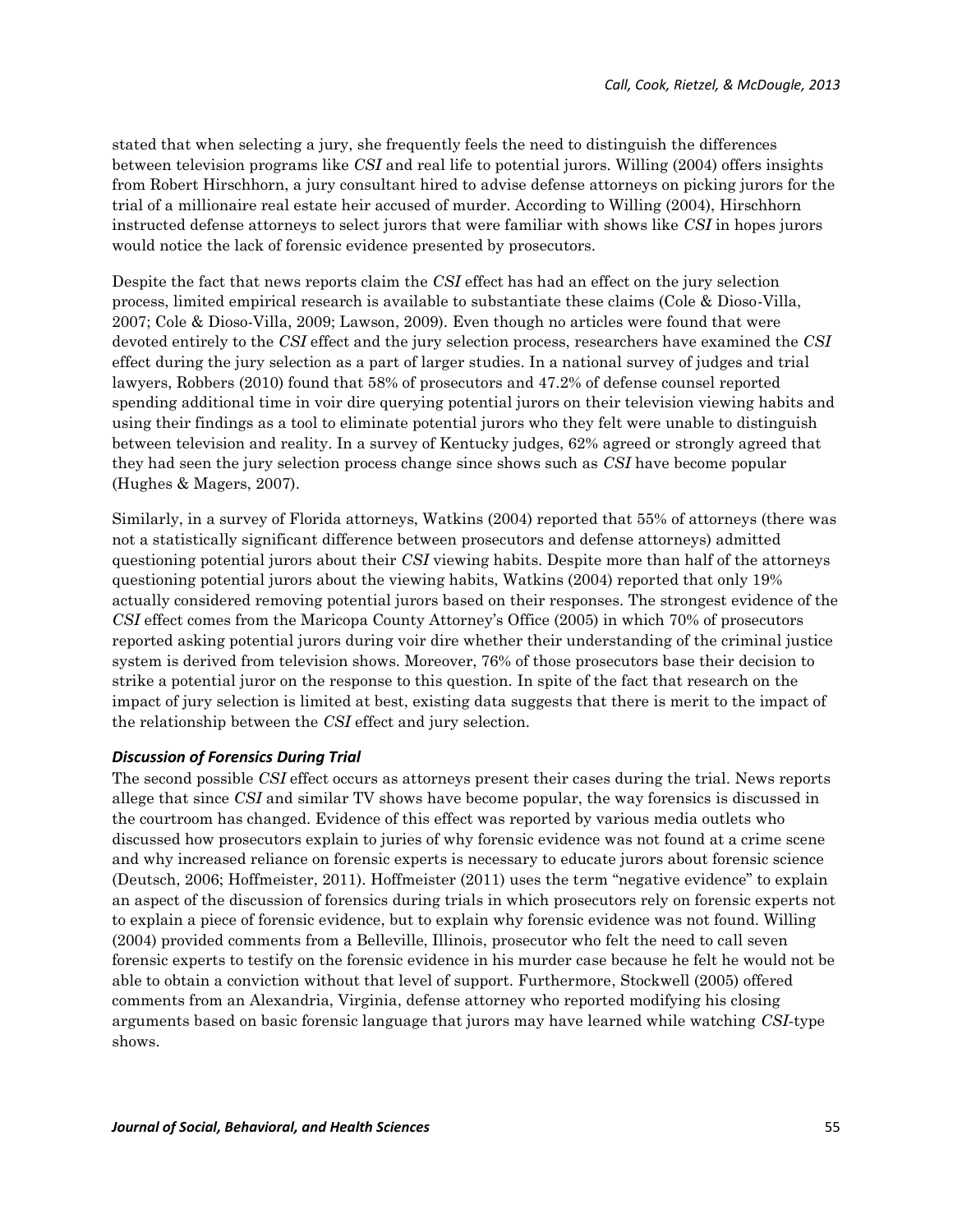Cole and Dioso-Villa (2007; 2009) discussed an additional aspect of the *CSI* effect not mentioned in the news. They discussed how forensic experts called as witnesses have received an enhanced level of credibility since the emergence of *CSI*-type shows (Cole & Dioso-Villa, 2007; 2009). As a result of the way forensic scientists are glamorized on television, it may be that jurors are likely to associate expert witnesses with television characters, elevating their testimony to having greater levels of influence than their testimony would without that association (Cole & Dioso-Villa, 2007).

Robbers (2008) reported that judges, prosecutors, and defense counsel have noticed an increased use of negative evidence witnesses with the largest group being judges (nearly 45%). Robbers (2008) found that a majority of all three groups reported spending additional time discussing forensic evidence during the course of a trial, with the largest group being prosecutors (76%). As far as a change in the way cases were presented in court since the beginning of the *CSI* phenomenon, judges were split on whether they noticed a change, with 48% agreeing or strongly agreeing and 45% disagreeing or strongly disagreeing (Hughes & Magers, 2007).

#### *Influence on Jury Verdicts*

The third *CSI* effect is the potential influence over jury decision-making in whether to acquit defendants. During a typical episode of *CSI,* crime scenes provide at least one piece of forensic evidence (but usually more) that leads to solving the case. The premise is that cases are solvable based on infallible forensic evidence. As a result, jurors may feel that they need concrete forensic evidence to establish guilt beyond a reasonable doubt. Interestingly, there is no consensus on whether this effect is felt more by prosecutors or defense attorneys because both can be affected. Prosecutors are said to feel the burden of the *CSI* influence on jury verdicts because if they are unable to produce a sufficient amount of forensic evidence, the jury is likely to acquit the defendant (Tyler, 2006); however, if prosecutors have forensic evidence, even if it is not crucial evidence, it may be tougher for defense attorneys to argue the defendant's innocence because juries view forensic evidence as infallible (Tyler, 2006).

The influence of *CSI* on jury decision-making is the most discussed aspect of the *CSI* effect (Cole & Dioso-Villa, 2007; 2009; Lawson, 2009; Tyler, 2006). It is plausible that the *CSI* effect can affect both prosecutors and defense attorneys; however, the majority of news articles present the prosecution's viewpoint (Blankenstein & Guccione, 2005; Dakss, 2005; Hoffmeister, 2011; Robertson, 2006). Jury decisions in high-profile murder cases such as Robert Blake and Casey Anthony have been discussed in relation to the *CSI* effect*.* In 2001, Blake was acquitted of shooting his wife because the prosecution could not show the jury any blood evidence or gunshot residue that put Blake at the scene of his wife's death (Blankstein & Guccione, 2005; Dakss, 2005; Deutsch, 2006; Roane, 2005; Robertson, 2006). Although the Blake case is 10 years old now, the media focus on the *CSI* effect and highly publicized cases continues today. A recent example of this is Hoffmeister's (2011) assertion of the strong possibility that the *CSI* effect influenced the jury's decision to acquit Casey Anthony in the murder of her daughter as a result of a lack of forensic evidence.

Extant research has not been supportive of the claims in the news that *CSI* effect has influenced jury decision-making. In a sample of 306 college students during a mock rape trial, (2006) found that 86% of the students found the defendant not guilty. Of those supplying a not guilty verdict, Podlas (2006) found no statistically significant difference between the students who reported being *CSI* viewers and nonviewers. Moreover, there were no statistically significant differences in the reasons for providing a not guilty verdict. In another mock jury study relating to drug possession and rape,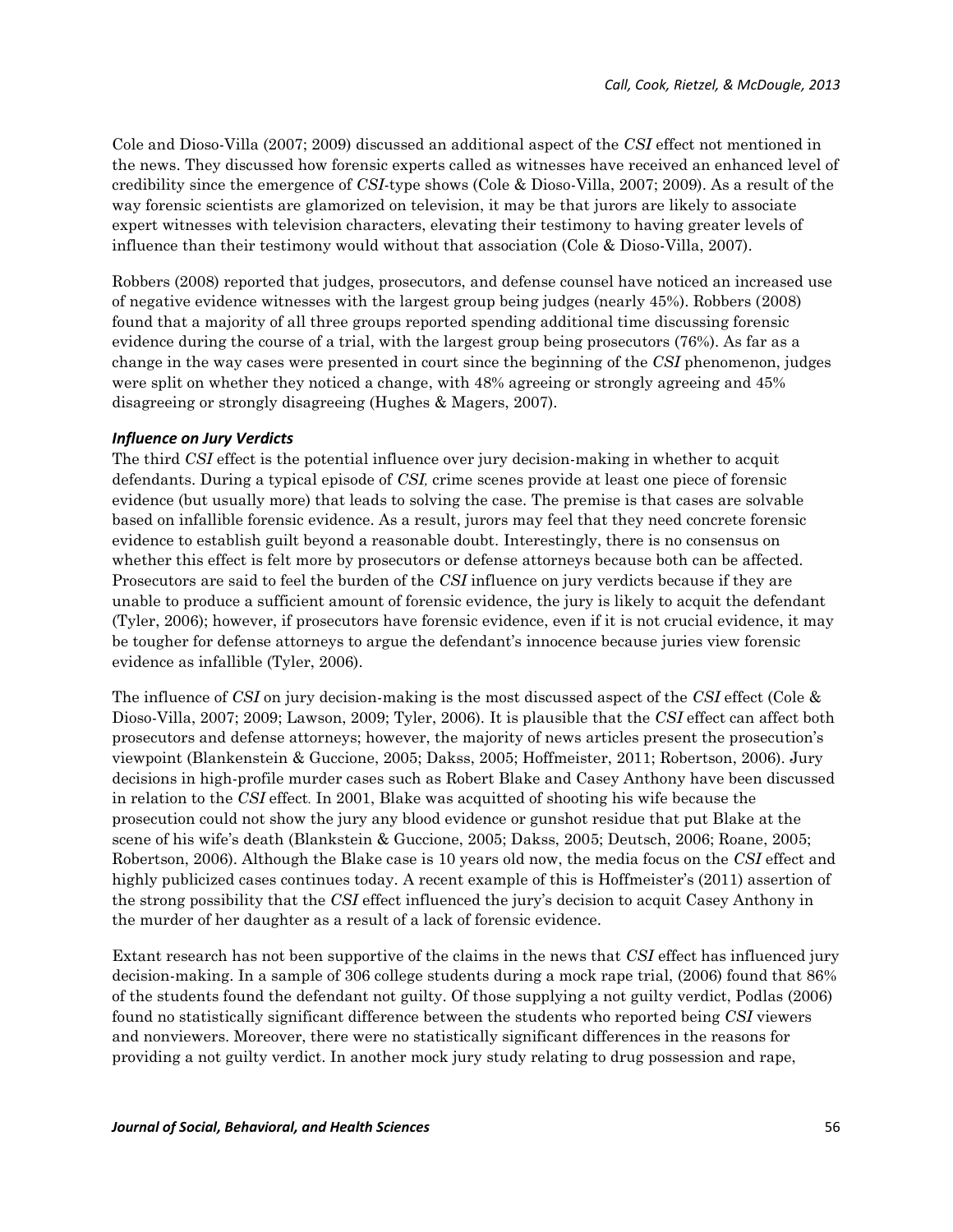Podlas (2009) did not find a statistically significant difference in verdict or reasons between viewers versus nonviewers of *CSI*-type shows.

Although Podlas (2006; 2009) used university samples of mock juries, Shelton, Kim, and Barak (2006) surveyed actual jurors in Washtenaw County, Michigan, over a 2-month period. Shelton and colleagues (2006) reported that nearly half of all surveyed jurors expected to see forensic evidence in every criminal case, regardless of the charge. These results support claims from prosecutors that jurors have higher expectations about forensic evidence since the inception of *CSI-*type shows. Shelton and colleagues (2006) also reported that jurors who were *CSI* viewers had higher expectations for not only forensic evidence, but of all kinds of evidence when compared to jurors who were not *CSI* viewers. Despite findings of higher evidentiary expectations, statistically significant differences were not found between *CSI* viewers and nonviewers in willingness to convict defendants based upon viewing differences.

In a follow-up study of Wayne County, Michigan, jurors, Shelton, Kim, and Barak (2009) found even higher expectations of forensic evidence in jurors than in the previous study by Shelton and colleagues (2006), but no statistically significant differences were found between *CSI* viewers and nonviewers that watching *CSI* influenced verdicts. Shelton and colleagues (2006; 2009) postulated that the *CSI* effect has little merit, and instead, the increased expectations of forensic evidence at trial can best be explained by a "tech effect," in which rapid changes in technology available to the general public and increased knowledge of technology has brought about a cultural change in which scientific evidence analyzed through the latest technology is expected.

In the most recent study of actual jurors, Hayes-Smith and Levett (2011) surveyed 104 dismissed jurors from a courthouse in the south. The jurors were randomly assigned to read one of three felony assault trial vignettes containing no forensic evidence, a low amount of forensic evidence, or a high amount of forensic evidence. Hayes-Smith and Levett (2011) found that the reported television viewing habits of jurors had an effect on decision-making in terms of selecting a verdict and confidence in their verdict. Those jurors who watched crime television shows were more likely to support the defense than those jurors who did not watch crime television shows when there was no or low amounts of forensic evidence presented in the vignette.

Examining the influence of forensic evidence and acquittal rates since the premier of *CSI*-type shows, Cole and Dioso-Villa (2009) asserted that if *CSI-*type programs had increased the number of defendants being acquitted, then this effect would be reflected in acquittal rates. Cole and Dioso-Villa (2009) examined the acquittal rates of California, Florida, Hawaii, Illinois, New York, North Carolina, Texas, and Vermont before and after the premier of *CSI*-type shows. They found that acquittal rates were relatively stable across all of the states examined over time. The biggest predictor of the likelihood of acquittal was the jurisdiction itself (Cole & Dioso-Villa, 2009). Although there was a slight rise in acquittals in the 2 years following the premiere of *CSI*, Cole and Dioso-Villa (2009) do not necessarily attribute this rise to a *CSI* effect, as acquittal rates were already rising prior to the premiere of *CSI.* Although the rise following *CSI* was short-lived, there were higher aggregate acquittal rates in the mid-1990s than in the 2 years post-*CSI* (Cole & Dioso-Villa, 2009).

In a survey of 133 circuit court judges in Kentucky, Hughes and Magers (2007) found support for the belief that jurors expect more forensic evidence at trials due to *CSI*. Similar to the findings of Shelton and colleagues (2006; 2009), these increased expectations have not translated into increased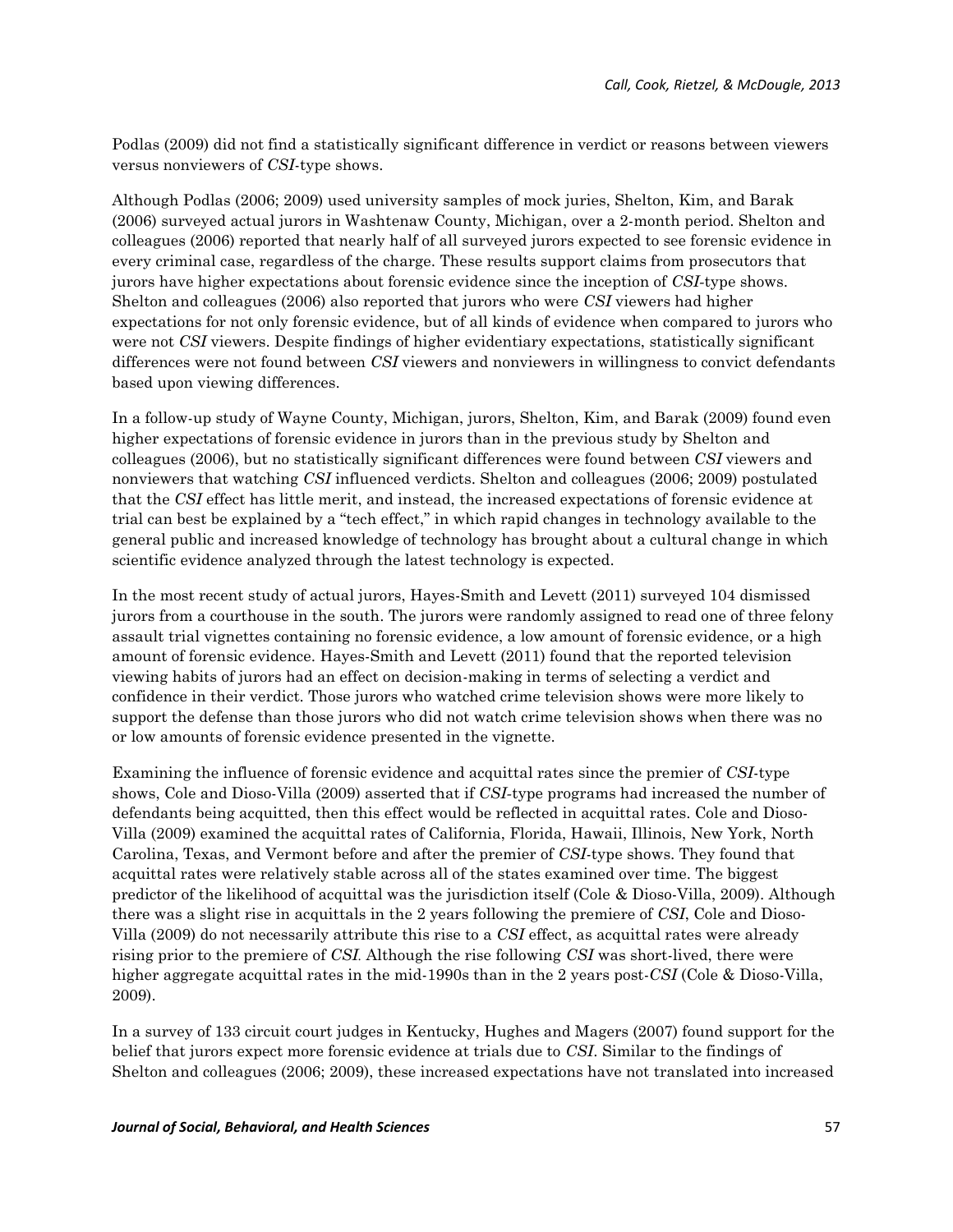conviction rates. Hughes and Magers (2007) found that roughly 75% of judges agreed or strongly agreed that they had observed an increase in expectations for forensic science from the jury since the popularity of *CSI*. Despite these findings, when asked if they believed *CSI* has made it harder to convict defendants in their court, only slightly more than half of the judges agreed or strongly agreed. Along these same lines, Robbers (2008) found stronger support than Hughes and Magers (2007) for the idea that *CSI* had affected court outcomes, with 79% of attorneys and judges citing instances in which they believed juries had delivered a verdict influenced by *CSI*. The issue cited most frequently by attorneys and judges alike is the jury's preference for forensic evidence while discounting eyewitness testimony (Robbers, 2008).

Similar results were found in two studies of college students. In a mock jury study of 48 students, Schweitzer and Saks (2007) found that viewers of forensic science television programs were more critical of forensic evidence in the simulated trial transcript and more confident in their verdicts than those who identified themselves as nonviewers of forensic-science–type shows. Although forensic science viewers had higher expectations of forensic evidence than nonviewers, this did not have an impact on the decision to either acquit or convict in the trial scenario (Schweitzer & Saks, 2007). Holmgren and Fordham (2011) echoed the claim that viewers of forensic science shows expect more forensic evidence at trial and have higher beliefs about the capability of forensics; however, they did not discuss whether these expectations impacted jury decision-making.

The strongest evidence of *CSI* affecting jury decision-making comes from Baskin and Sommers' (2010) telephone survey of 1,201 California voters. They found that those who had watched a greater amount of *CSI* perceived forensic evidence to be more reliable than those who viewed *CSI* less often or not at all. Along with greater perceptions of reliability, respondents who watched 3 or more hours of *CSI* per week also reported being less likely to convict in murder and rape cases in which forensic evidence was not present. Baskin and Sommers (2010) reported that race was a predictor of willingness to convict in murder cases without forensic evidence with white respondents being less likely to convict without forensic evidence compared to black respondents.

#### *Impact on Police and Crime Labs*

The final claimed *CSI* effect that we present is the impact the *CSI* effect may have on other criminal justice professionals, namely police officers and crime lab technicians. Although *CSI*'s primary discussion centers on its impact on attorneys, *CSI* is also believed to affect the way police officers carry out their jobs (Huey, 2010). As a result of what viewers watch on television, the general public may believe that police officers and lab personnel operate in a similar manner. Additionally, as prosecutors demand more forensic evidence to pacify jurors, they may require the police to collect more forensic evidence (Durnal, 2010; Houck, 2006; Stephens, 2007). This can negatively impact "real" crime labs, as they have to process larger amounts of evidence to simply show jurors that forensic evidence was collected. According to the most recent count by the National Institute of Justice, by the end of 2009 there was a national backlog of 111,647 pieces of DNA evidence awaiting analysis in crime labs across the country (National Institute of Justice, 2011). *CSI* is credited for this backlog as the amount of forensic evidence submitted to crime labs increased more than 1,000%in a 5-year period during *CSI*'s early years on television (Stephens, 2007).

In a qualitative study of Canadian police investigators, Huey (2010) reported that the majority of investigators (28) stated that they had been questioned by a victim, an associate of a victim, or a witness about the way they were doing their job. The investigators attributed these questions to unrealistic expectations about the abilities of police officers based on *CSI-*type shows (Huey, 2010).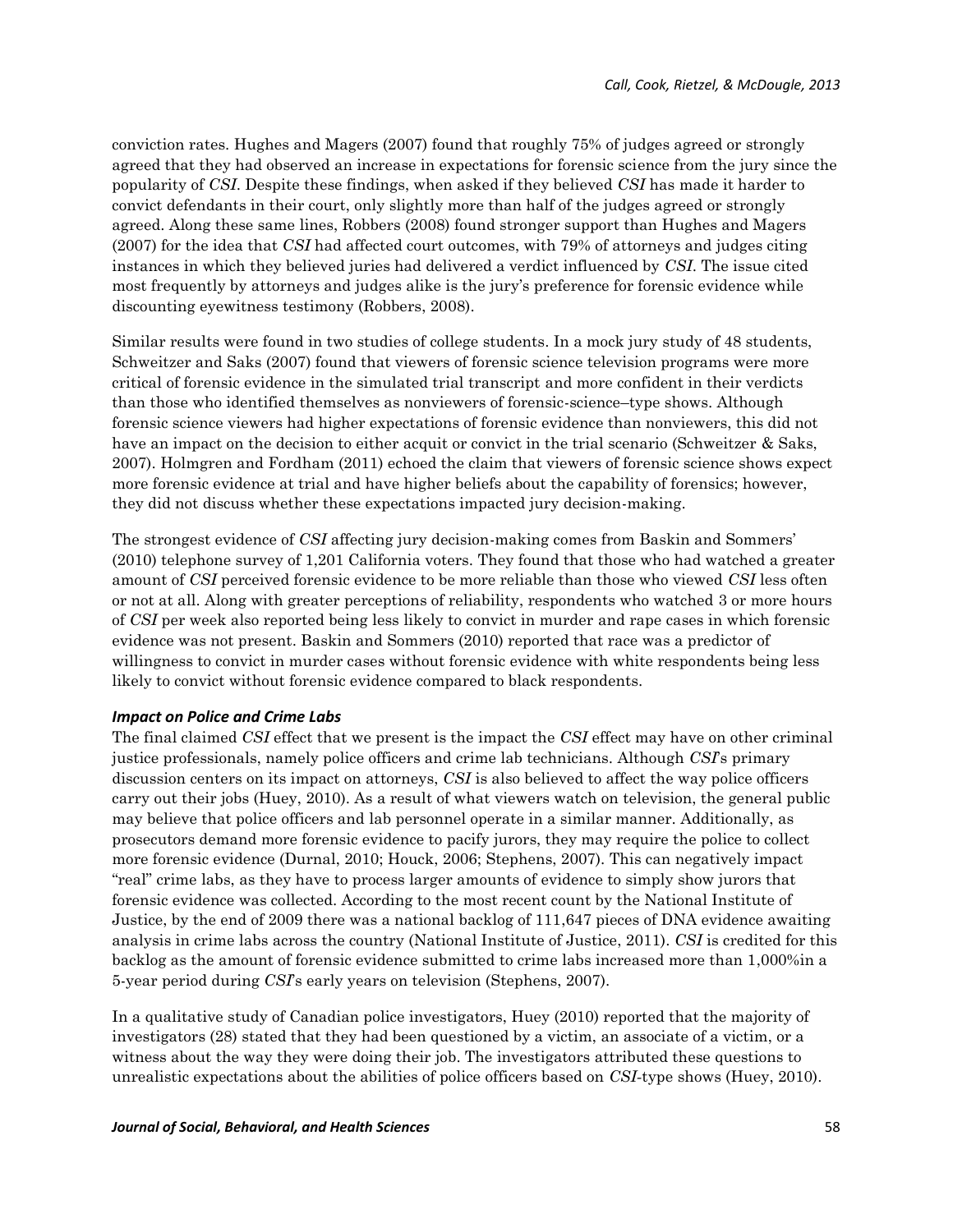Interestingly, only a small group of these officers felt frustration due to these citizen queries whereas most investigators treated these interactions as an opportunity to provide education about law enforcement practices (Huey, 2010).

Similarly, Stinson, Patry, and Smith (2007) studied forensic investigator's and police officer's views of the public's expectations of them. Overwhelmingly, 94% of forensic investigators believed that shows like *CSI* have affected public expectations of them. Specifically, half of the respondents reported that shows like *CSI* have changed the way they do their jobs to correspond with the public's changing perceptions of their roles (Stinson et al., 2007). Moreover, two-thirds of the respondents reported that shows like *CSI* have changed the way investigators interact with the general public, with the most common effect being that they had to spend more time explaining forensics (Stinson et al., 2007). As far as the views of police officers, Stinson and colleagues (2007) found that 92% of officers believed that *CSI*-styled shows have altered what the public expects of them; however, a much smaller percentage (31%) claimed to have changed the way they perform their jobs due to this occurrence (Stinson et al., 2007).

#### **Moving Forward**

As presented above, the empirical literature examining the *CSI* effect has shown limited support for the existence of the *CSI* effect, particularly its influence on jury decision-making, and often times simply highlights anecdotal reports. This may be due in part to the lack of access to juries to measure the effect of *CSI*-type shows on trial outcomes. As seen above, only three studies were found that utilized actual jurors, with the rest using mock jurors. Research on the *CSI* effect lacks methodological consistency (some studies use mock juries, some use university students, and some use registered voters and police officers), thus making it tough to determine whether the anecdotal evidence indicates an actual phenomenon or merely an impression formed among those who must worry about maintaining the integrity and legitimacy of jury trial. In this current study, we were able to obtain secondary data to analyze factors influencing juror decision-making as a function of juror perceptions about evidence and viewing habits of *CSI-*type shows. In the following section, we present our analysis and discussion of the findings.

## **Method**

Our analysis is based on secondary data collected by a mid-Atlantic local police department from a convenience sample of post-trial jurors surveyed from five malicious wounding juries in one jurisdiction between July and December 2006. Originally, seven juries were to be surveyed; however, two defendants appealed their verdict, and therefore those jurors were excluded from the sample. The intention of the police department was to survey homicide juries as well; however, during the time in which the data were collected, plea agreements were made before juries were impaneled. Malicious wounding cases were the only cases in which a trial occurred with an impanelled jury.

Juries were selected as a result of an agreement reached by the prosecutor's office, defense attorney, and judge as to which specific jury members would be surveyed providing the case on which jurors served was not appealed. Although there were other jury trials during the same timeframe, our study only examined those cases in which the involved parties reached an agreement. The reduced number of trials was likely due to the aggressive efforts of police to develop strong cases coupled with the high conviction rates of the prosecutor's office. In this jurisdiction, over 400 jury trials are requested annually—an average of nearly 33 cases per month.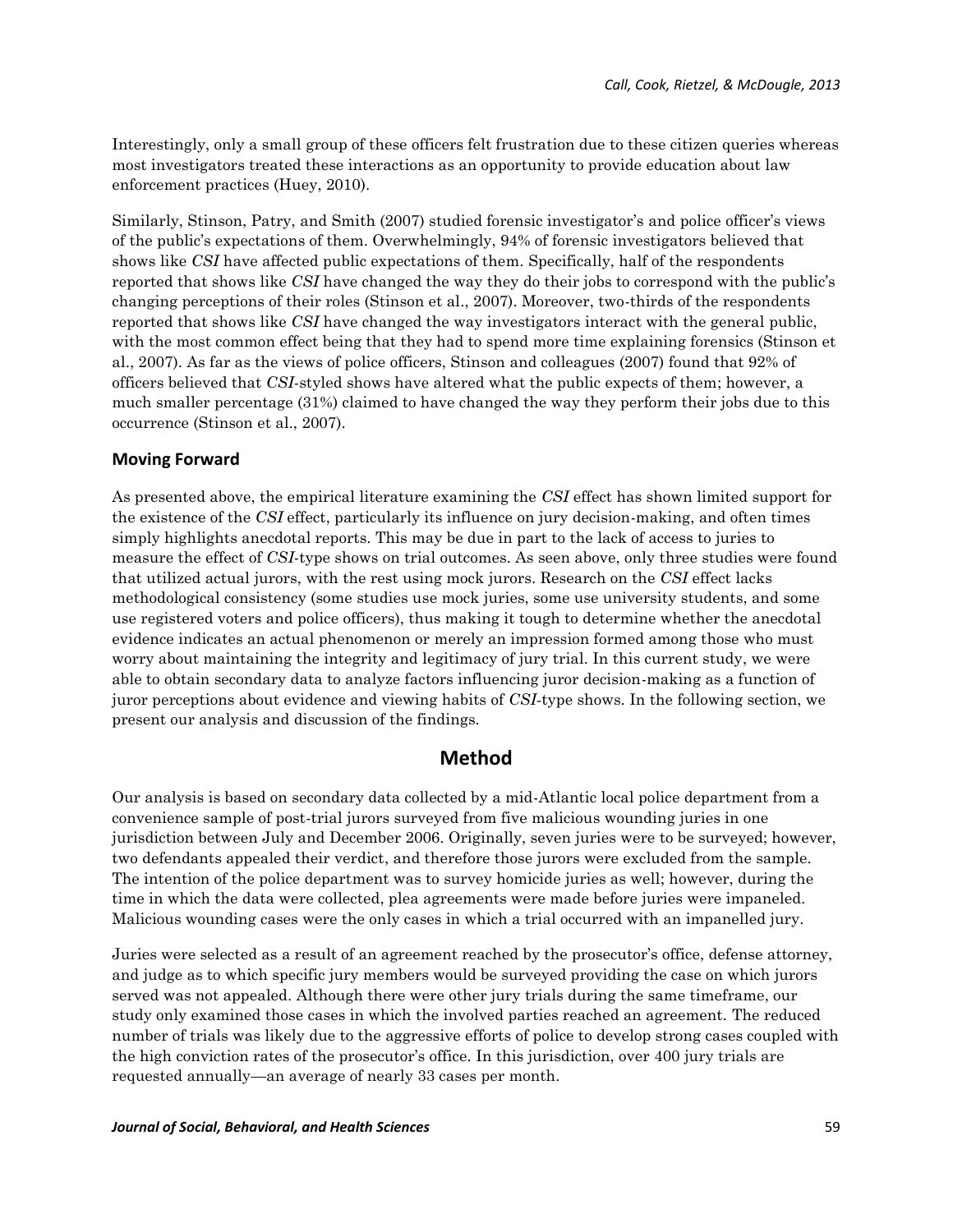All 60 jurors were approached, and the purpose and anonymous nature of the study was explained by a representative of the police department. Upon consenting to participate, jurors were given the option to complete the questionnaire at the courthouse or a later time. Those who chose the latter option were instructed to mail the questionnaire back to the police department in the provided selfaddressed, stamped envelope. All 60 jurors consented, and most completed the survey at the courthouse. Although a 100% response rate is rare, it could be that the small size of the sample and the particular nature of just having served jury duty in an actual trial compelled jurors to share their thoughts.

Although we do not have personal background or demographic information about jurors, we are able to provide basic U.S. Census Bureau data from this jurisdiction. According to the 2010 Census Bureau, the population is roughly 204,000 with 40% being white, 50% being black, and roughly 6% being of Hispanic decent; over half of the citizens are female (52%). Per capita income is less than \$27,000 with 25% of citizens living below the poverty rate. As far as home ownership rates, nearly 45% of the population owns a home.

The survey instrument posed seven questions to jurors:(1) whether or not jurors felt that the prosecution should always have evidence to convict a defendant (*no* = 0; *yes* = 1), (2) whether jurors believed police should always find evidence at crime scenes in order to convict a defendant (*no* = 0; *yes* = 1), (3) whether or not jurors have ever watched the *CSI* television program (*no* = 0; *yes* = 1), (4) whether or not the *CSI* program influenced the jurors verdict (*no* = 0; *yes* = 1; *does not apply because I do not watch* CSI *=* 2), (5) verdict (*not guilty* = 0; *guilty* = 1), (6) whether or not a defendant should be found guilty if all the forensic evidence testing does not link him/her to the crime scene (*no* = 0; *yes* = 1), and (7) whether jurors believed in the scientific methods used in the television show *CSI* accurately illustrated techniques used by real-life police departments and crime labs (*no* = 0; *yes* = 1).

## **Results**

An analysis of the descriptive statistics in Table 1 provides us with an understanding of how jurors were distributed over each of the independent variables. For instance, jurors felt that both police and prosecutors needed to present evidence to obtain a guilty verdict (76% and 91%, respectively). Jurors also believed they could convict a defendant even when all evidence does not link him or her to the crime scene (for example fingerprints were found at the scene, but not DNA); over three-fourths of jurors believed this to be true. Most jurors (95%) reported that they watched *CSI*, whereas 73% reported that watching *CSI* influenced their verdict. Moreover, 60% of jurors reported that they believed the scientific methods on TV accurately illustrated techniques used by real-life police departments and crime labs.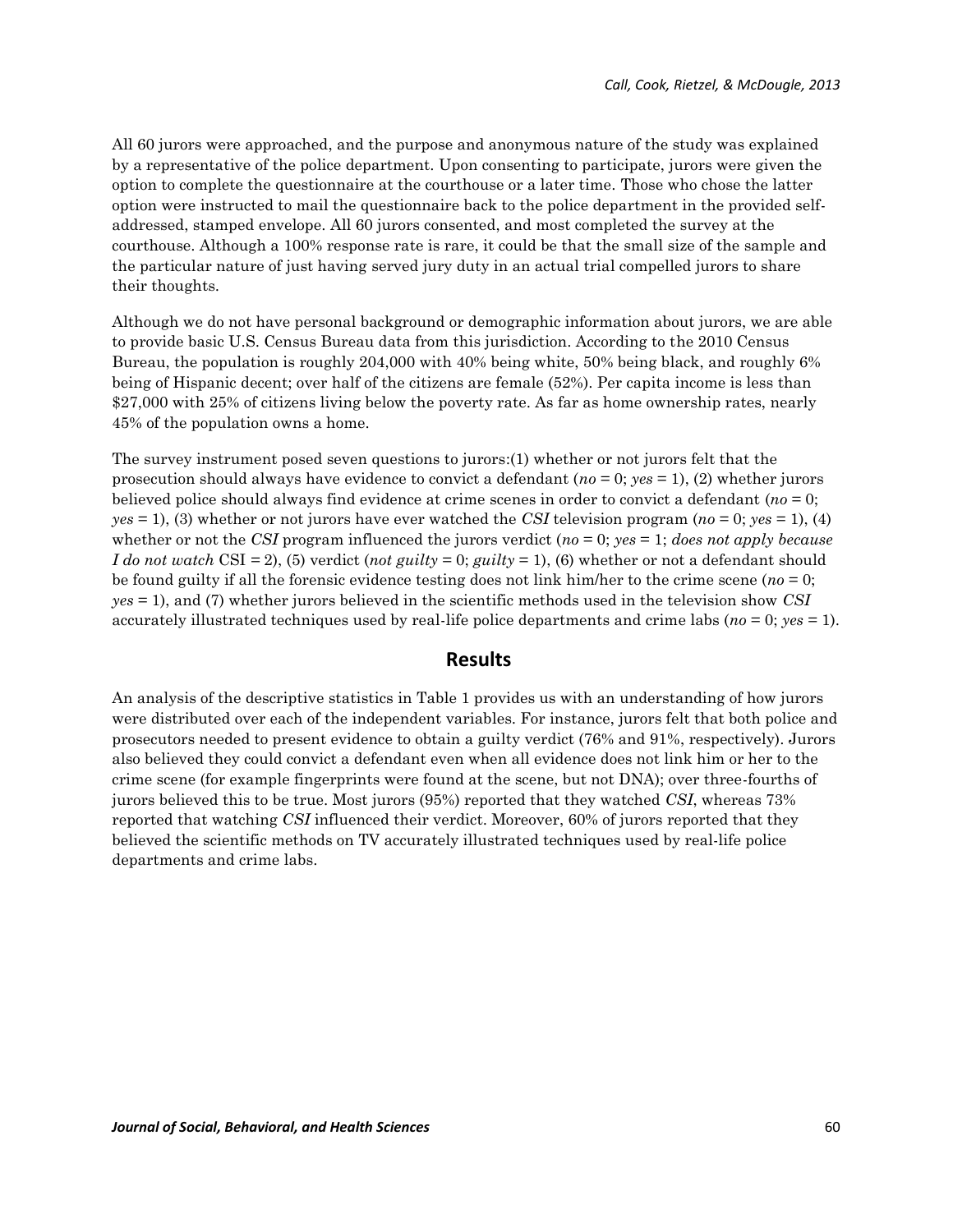|  |  | <b>Table 1: Distribution of Variables</b> |
|--|--|-------------------------------------------|
|--|--|-------------------------------------------|

| Variable                                             | Mean |
|------------------------------------------------------|------|
| Prosecution should always have evidence              | .77  |
| $(0 = no; 1 = yes)$                                  |      |
| Police should always find evidence                   |      |
| $(0 = no; 1 = yes)$                                  | .95  |
| Jurors watched CSI-type shows                        |      |
| $(0 = no; 1 = yes)$                                  | .95  |
| CSI influenced jurors verdict                        |      |
| $(0 = no; 1 = yes; 2 = not applicable)$              | .85  |
| Evidence linked to crime scene                       |      |
| $(0 = no; 1 = yes)$                                  | .79  |
| CSI accurately illustrates techniques used by police |      |
| $(0 = no; 1 = yes)$                                  |      |
| Verdict                                              |      |
| $(0 = not$ guilty; $1 =$ guilty)                     | 4:   |

Because the purpose of this study was to empirically analyze the relationship between crime television watching, views about evidence, and juror outcomes, our dependent variable is a dichotomous measure of verdict as a function of jurors believing the prosecutor should always present physical evidence to render a guilty verdict, whether a defendant should be found guilty if all forensic evidence testing does not link him or her to the crime scene, whether the police should always find evidence at a crime scene, whether jurors watch *CSI*, and whether jurors believe that the scientific methods used by *CSI* shows accurately illustrate the techniques used by real-life police departments and crime labs. As a result, we employ a logistic regression model. Multicollinearity was tested with no problems indicated.

Table 2 presents the findings of the logistic regression model predicting whether the respondent voted guilty or not guilty (chi-squared  $12.76$ ,  $p < .05$ ) with only one variable being statistically significantly related to juror verdicts: belief in the accuracy of the scientific methods used on *CSI* as accurately illustrating techniques used by real-life police departments and crime labs (*p* < .05). The belief in accuracy variable was statistically significant but negative, suggesting that respondents who believed in the accuracy of the science portrayed on the television crime shows were 78% less likely to deliver a guilty verdict. The practical implications of this finding, limitations, and suggestions for future research are presented in the following section.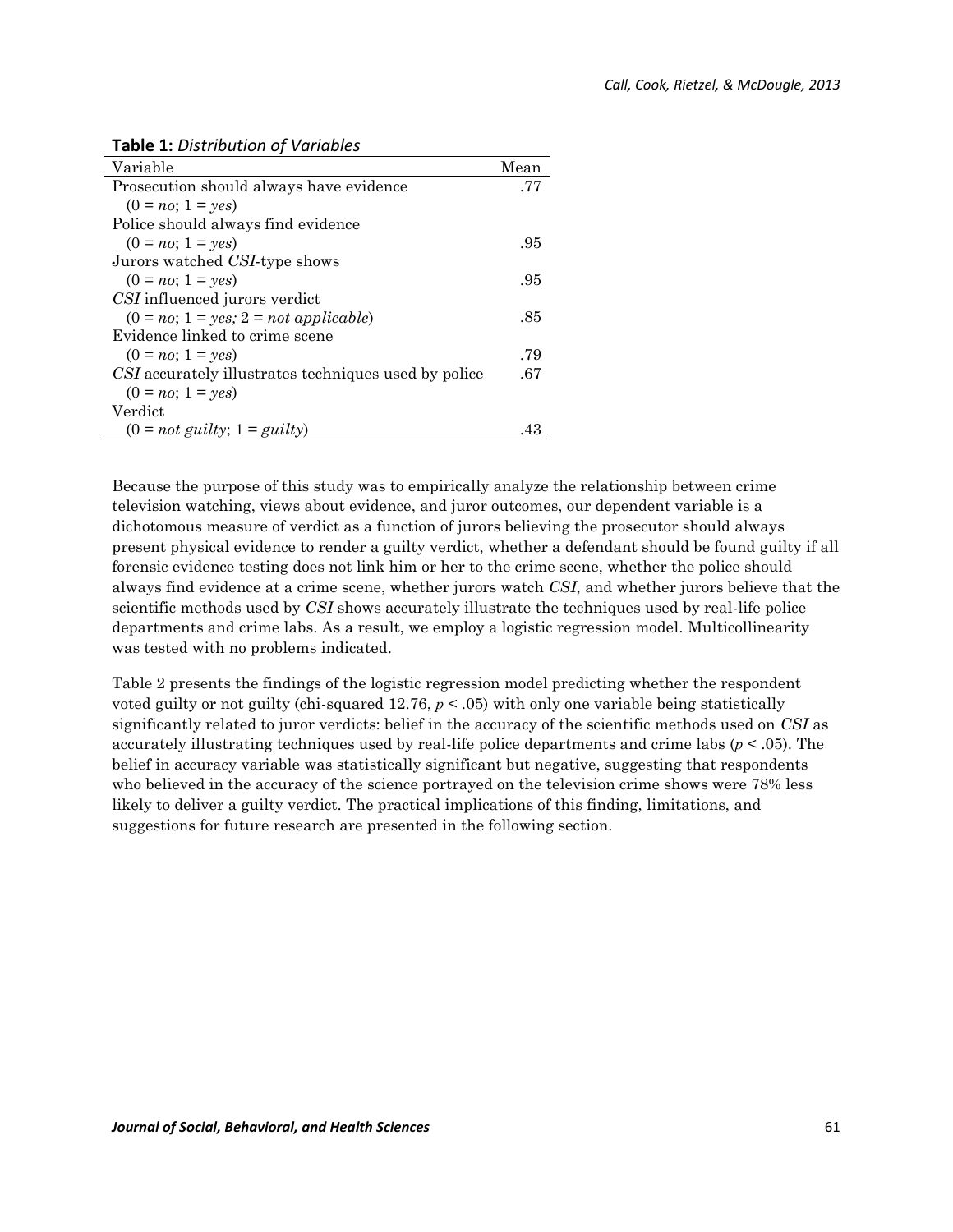|                                   | Verdict          |         |
|-----------------------------------|------------------|---------|
|                                   |                  | Odds    |
| Variable                          | b(SE)            | Ratio   |
| Police evidence                   | 22.00(23202.445) | .000    |
| Prosecutor evidence               | $-166(.874)$     | .847    |
| Prosecutor links all evidence     | .463(.775)       | 1.589   |
| Watches CSI on TV                 | 21.76(28420.737) | 2.840   |
| Belief in accuracy of CSI methods | $-1.535(.745)$   | $.215*$ |
| $\cos$ and Snell $\mathbb{R}^2$   | .225             |         |
| Nagelkerke $\mathbb{R}^2$         | .305             |         |
| Chi-square                        | $12.76*$         |         |

| <b>Table 2:</b> The Relationship Between CSI Watching, Evidence Presented at Trial, and Juror |  |  |
|-----------------------------------------------------------------------------------------------|--|--|
| Outcomes ( $N = 60$ )                                                                         |  |  |

*Note:* \**p < .*05; "An odds ratio (OR) is a measure of association between an exposure and an outcome. The OR represents the odds that an outcome will occur given a particular exposure, compared to the odds of the outcome occurring in the absence of that exposure" (Szumilas, 2010, p. 227).

## **Discussion and Conclusion**

Our finding provides some support for the notion that prosecutors, defense attorneys, and judges have legitimate concerns about the impact of juror decision-making as a result of the influence of watching television crime shows. As our data showed, jurors' belief in the scientific methods used on television accurately illustrated techniques by real-life police departments and crime labs was a significant predictor of voting not guilty. This finding backs the claim that jurors who believe that crime television dramatizations accurately portray the work of "real" police officers and lab technicians will likely feel the need for the glamorized version of forensic evidence to be presented in their trial to render a guilty verdict. It is important to note, however, that our findings may also be influenced by the tech effect offered by Shelton and colleagues (2009), in that increased knowledge of and rapid changes in scientific technology created expectations of jurors that forensic evidence in trials must be subjected to modern technological testing. Even though the tech effect was not directly studied, it is clear that crime dramatizations highlight technological advances, and as a result, high exposure to these types of shows could enhance the tech effect. Our findings may provide further evidence on the changing nature of the *CSI* effect and the role of advanced technology in criminal trials.

Anecdotes about the existence of a *CSI* effect seem to have some empirical support, but it still largely remains an empirical question. The lack of systematic evidence can lead to the reification of the issue before a thorough analysis can be completed. We do not suggest this has happened here, because there have been a number of documented incidents in which the *CSI* effect may have played a role (Deutsch, 2006; Gavin, 2011; Hoffmeister, 2011; Roe, 2005); however, until a more robust literature can be compiled based upon strong empirical evidence, we cannot make any confident claims about the *CSI* effect*.* It is possible that such shows have played a role in shaping the perceptions of individuals who regularly watch them, but there is a great deal of uncertainty about whether the effects of watching such shows have had a significant and patterned effect on juror decision-making. Nevertheless, this is an issue that concerns court personnel, including judges, prosecutors, and defense attorneys—which shows both empirical and social value to systematically studying the alleged effect.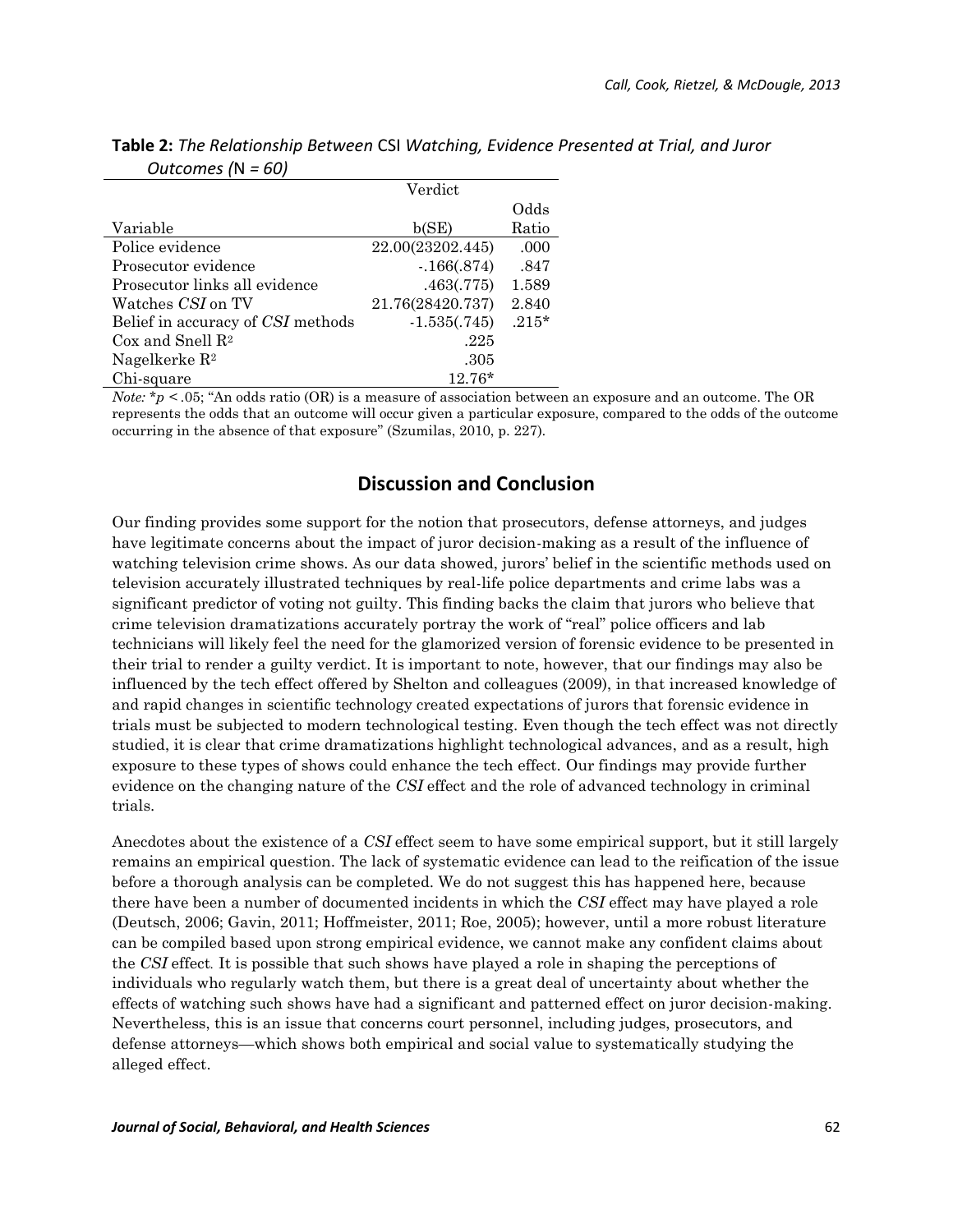Our study contributes to the literature in a number of ways. First, the data presented here is from actual trial jurors from malicious wounding cases in a mid-Atlantic city. Second, in each of the trials, forensic and other high-tech evidence played a role in the trial process. Third, the concurrence between attorneys (prosecutor, defense counsel, and judge) to survey jurors indicates the importance of understanding the *CSI* effect; however, our data and thus this study are not without limitations. First, we were not able to examine how the findings might have varied across some of the demographic variables, which might shed further light on how evidence influenced individual jurors. Second, the sample size was limited for reasons that were out of the researchers' control. Working with courts and other governmental organizations sometimes means having to limit certain types of data collection due to legal or other considerations. In this case, we could not collect more data on the jurors or additional trials, which would have helped in further contextualizing our results. Moreover, the dataset suffers from having a small sample size, issues of generalizability due to a lack of demographic data on jurors, and a limited number of survey items, including no control variables. Furthermore, the restrictive nature of *yes* or *no* responses to the questions posed to jurors likely impacted our results. Richer data that includes higher levels of measurement and more questions pertaining to jurors' television show viewing habits and understanding of science would provide a clearer snapshot of the impact of *CSI-*type shows. Indeed, given the many influences that possibly confront jurors during trials such as perceived injustices, mistrust of police officers, concerns of legitimacy of the criminal justice system, and prior experiences with the system, we cannot isolate the true significance of the *CSI* effect in comparison to other jury influences.

Nevertheless, the dearth of academic studies in the literature beckons even modest attempts such as ours to start filling in the knowledge with more systematic accounts. Future research should seek to investigate the *CSI* effect to include specific measures such as those analyzing the tech effect and to determine juror television viewing habits and their understanding of science in order to provide a more definitive account of these effects. As well, the limited reality aspect of crime-based television dramatizations needs to be examined further.

### **References**

- Baskin, D. R., & Sommers, I. B. (2010). Crime-show-viewing habits and public attitudes toward forensic evidence: The "CSI Effect" revisited. *The Justice System Journal, 31,* 97–113.
- Blankstein, A., & Guccione, J. (2005, March 18). "*CSI*" effect or just flimsy evidence? The jury is out: The Blake case raises the issue of whether forensic shows influence how much proof is needed. *Los Angeles Times*. Retrieved from http://www.postgazette.com/pg/05079/473831.stm
- Cole, S. A., & Dioso-Villa, R. (2007). Symposium: *CSI* and its effects: Media, juries and the burden of proof. *New England Law Review, 41,* 435–470.
- Cole, S. A., & Dioso-Villa, R. (2009). Investigating the "*CSI* effect": Media and litigation crisis in criminal law. *Stanford Law Review, 61,* 1335–1373.
- Dakss, B. (2005, March 21). The *CSI* effect: Does the TV crime drama influence how jurors think? *CBS News - The Early Show*. Retrieved from http://www.cbsnews.com/stories/2005/03/21/earlyshow/main681949.shtml
- Deutsch, L. (2006, January 15). TV distorting jurors expectations? *Seattle Times*. Retrieved from http://community.seattletimes.nwsource.com/archive/?date=20060115&slug=tvlaw15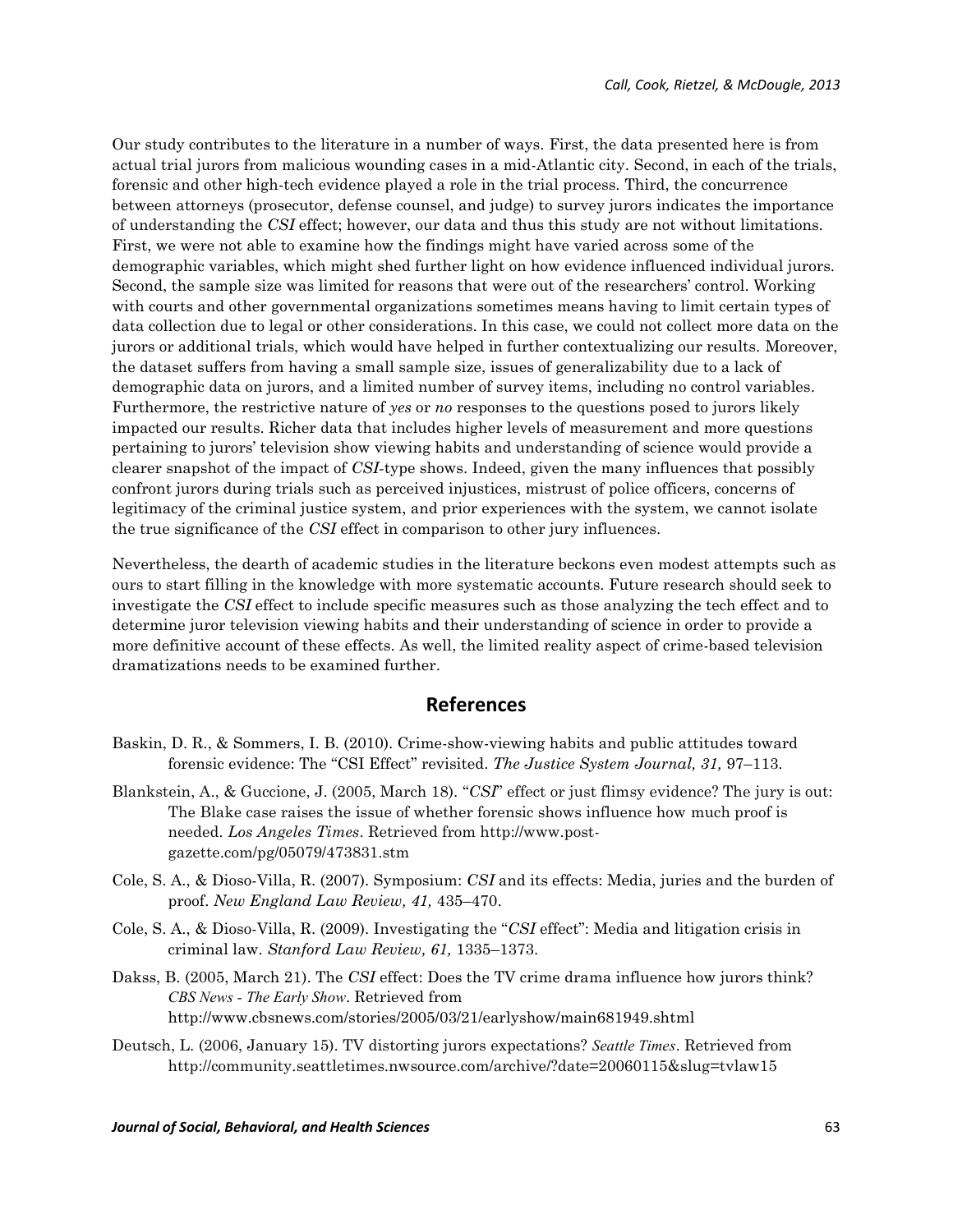- Durnal, E. W. (2010). Crime scene investigation (as seen on TV). *Forensic Science International, 199,* 1–5.
- Gavin, R. (2011, May 25). Prosecutors hope "*CSI* effect" helps them. *Times Union.* Retrieved from http://www.timesunion.com/local/article/Prosecutors-hope-*CSI*-Effect-helps-them-1393872.php
- Gorman, B. (2012, May 24). Complete list of 2011–12 season TV show viewership: "Sunday Night Football" tops, followed by "American Idol," "NCIS," & "Dancing with the Stars." *TV by the Numbers*. Retrieved from http://tvbythenumbers.zap2it.com/2012/05/24/complete-list-of-2011- 12-season-tv-show-viewership-sunday-night-football-tops-followed-by-american-idol-ncisdancing-with-the-stars/135785
- Harvey, E., & Derksen, L. (2009). Science fiction or social fact?: An exploratory content analysis of popular press reports on the *CSI* effect. In M. Byers & V.M. Johnson (eds.), *The* CSI *Effect: Television, Crime, and Governance.* Lanham: Lexington Books.
- Hayes-Smith, R. M., & Levett, L. M. (2011). Jury's still out: How television and crime show viewing influences jurors' evaluations of evidence. *Applied Psychology in Criminal Justice, 7,* 29–46.
- Hoffmeister, T. (2001, July 6). Did "*CSI* effect" sway Anthony jury? *CNN*. Retrieved from http://articles.cnn.com/2011-07-06/opinion/hoffmeister.anthony.jury\_1\_CSI-effect-jurorscrime-scene-investigation?\_s=PM:OPINION
- Holmgren, J. A., & Fordham, J. (2011). The *CSI* effect and the Canadian and Australian jury. *Journal of Forensic Science, 56*(S1), S63–S71.
- Houck, M. M. (2006). *CSI*: Reality. *Scientific American, 295,* 84–89.
- Huey, L. (2010). "I've seen this on *CSI*": Criminal investigators' perceptions about the management of public expectations in the field. *Crime Media Culture, 6,* 49–68.
- Hughes, T., & Magers, M. (2007). The perceived impact of crime scene investigation shows on the administration of justice. *Journal of Criminal Justice and Popular Culture, 14*, 259–276.
- Kompare, D. (2010). CSI. Malden, MA: Wiley-Blackwell.
- Lawson, T. F. (2009). Before the verdict and beyond the verdict: The *CSI* infection within modern criminal jury trials. *Loyola University Chicago Law Journal, 41,* 119–173.
- Maricopa County Attorney's Office (2005). *The* CSI *effect and its real-life impact on justice: A study by the Maricopa County attorney's office.* Retrieved from http://www.maricopacountyattorney.org/Press/PDF/*CSI*Report.pdf
- McNeely, C. L. (1995). Perceptions of the criminal justice system: Television. *Journal of Criminal Justice and Popular Culture, 3,* 1–20.
- National Institute of Justice (2011, February 16). DNA evidence backlogs: Forensic casework. Retrieved from http://www.nij.gov/nij/topics/forensics/laboperations/evidencebacklogs/forensic-evidence-backlog.htm#countingthebacklog
- Podlas, K. (2002). Should we blame Judge Judy? The messages TV courtrooms send viewers. *Judicature, 86,* 38–43.
- Podlas, K. (2006). "The *CSI* effect": Exposing the media myth. *Fordham Intellectual Property, Media and Entertainment Law Journal, 16,* 429–465.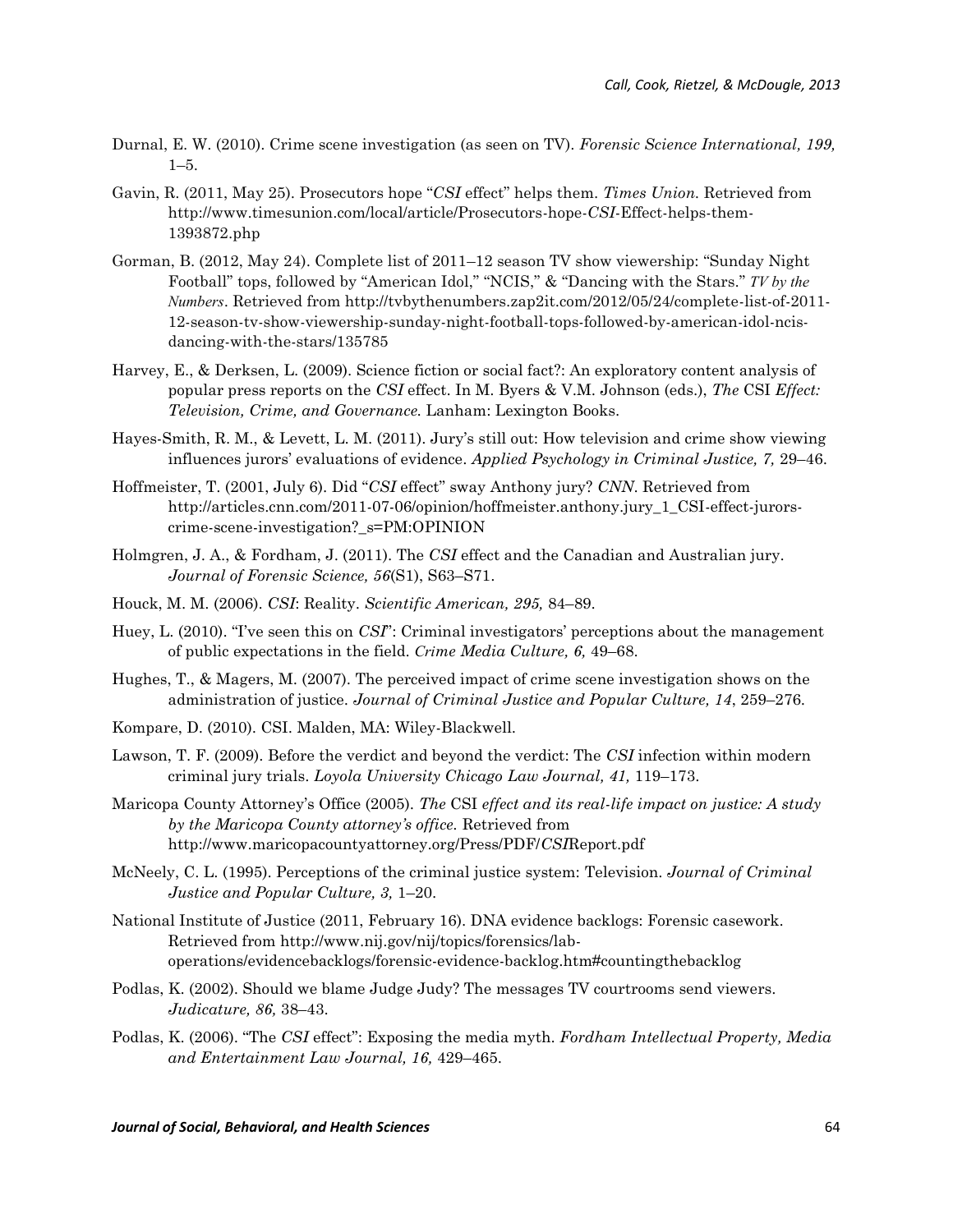- Podlas, K. (2009). The "*CSI* effect" and other forensic fictions. *Loyola of Los Angeles Entertainment Law Review, 27,* 87–125.
- Roane, K. R. (2005, April 17). The *CSI* effect. *U.S. News & World Report.* Retrieved from http://www.usnews.com/usnews/culture/articles/050425/25*CSI*.htm
- Robbers, M. L. P. (2008). Blinded by science: The social construction of reality in forensic television shows and its effect on criminal jury trials. *Criminal Justice Policy Review, 19,* 84–102.
- Robertson, I. (2006, January 4). Courts feeling *CSI* effect. *Toronto Sun.* Retrieved from http://www.thefreeradical.ca/television/courtsFeel*CSI*Effect.html
- Roe, D. (2005, December 5). Crime shows have effect on jury selection, lawyers say. *Austin 360.* Retrieved from http://www.austin360.com/television/crime-shows-have-effect-on-juryselection-lawyers-1444761.html
- Schweitzer, N. J., & Saks, M. J. (2007). The *CSI* effect: Popular fiction about forensic science affects the public's expectations about real forensic science. *Jurimetrics, 47,* 357–364.
- Shelton, D. E., Kim, Y. S., & Barak, G. (2006). A study of juror expectations and demands concerning scientific evidence: Does the "*CSI* effect" exist? *Vanderbilt Journal of Entertainment and Technology Law, 9,* 331–368.
- Shelton, D. E., Kim, Y. S., & Barak, G. (2009). An indirect-effects model of mediated adjudication: The *CSI* myth, the tech effect, and metropolitan jurors' expectations for scientific evidence. *Vanderbilt Journal of Entertainment and Technology Law, 12,* 1–43.
- Stephens, S. L. (2007). Symposium: The true effect of crime scene investigation television on the justice system: The "*CSI* effect" on real crime labs. *New England Law Review, 41,* 591–608.
- Stinson, V., Patry, M. W., & Smith, S. M. (2007). The *CSI* Effect: Reflections from police and forensic investigators. *The Canadian Journal of Police & Security Services, 5,* 125–133.
- Stockwell, J. (2005, May 22). Defense, prosecution play to new *CSI* savvy juries expecting TV-style forensics*. Washington Post.* Retrieved from http://www.washingtonpost.com/wpdyn/content/article/2005/05/21/AR2005052100831.html
- Surette, R. (1992). *Media, crime, and criminal justice*. Pacific Grove, CA: Brooks/Cole Publishing Company.
- Szumilas, M. (2010). Explaining odds ratio. *Journal of the Canadian Academy of Child and Adolescent Psychiatry, 19,* 227–229.
- Tyler, T. (2006). Viewing *CSI* and the threshold of guilt: Managing truth and justice in reality and fiction. *Yale Law Journal, 115,* 1050–85.
- Watkins, M. J. (2004). *Forensics in the media: Have attorneys reacted to the growing popularity of forensic crime dramas?* Unpublished M.S. thesis, Florida State University. Retrieved from http://www.coolings.net/education/papers/Capstone-Electronic.pdf
- Willing, R. (2004, August 5). "*CSI* effect" has juries wanting more evidence. *USA Today.* Retrieved from http://www.usatoday.com/news/nation/2004-08-05-*CSI*-effect\_x.htm
- Wise, J. (2010). Providing the *CSI* treatment: Criminal justice practitioners and the *CSI* effect. *Current Issues in Criminal Justice, 21,* 383–399.